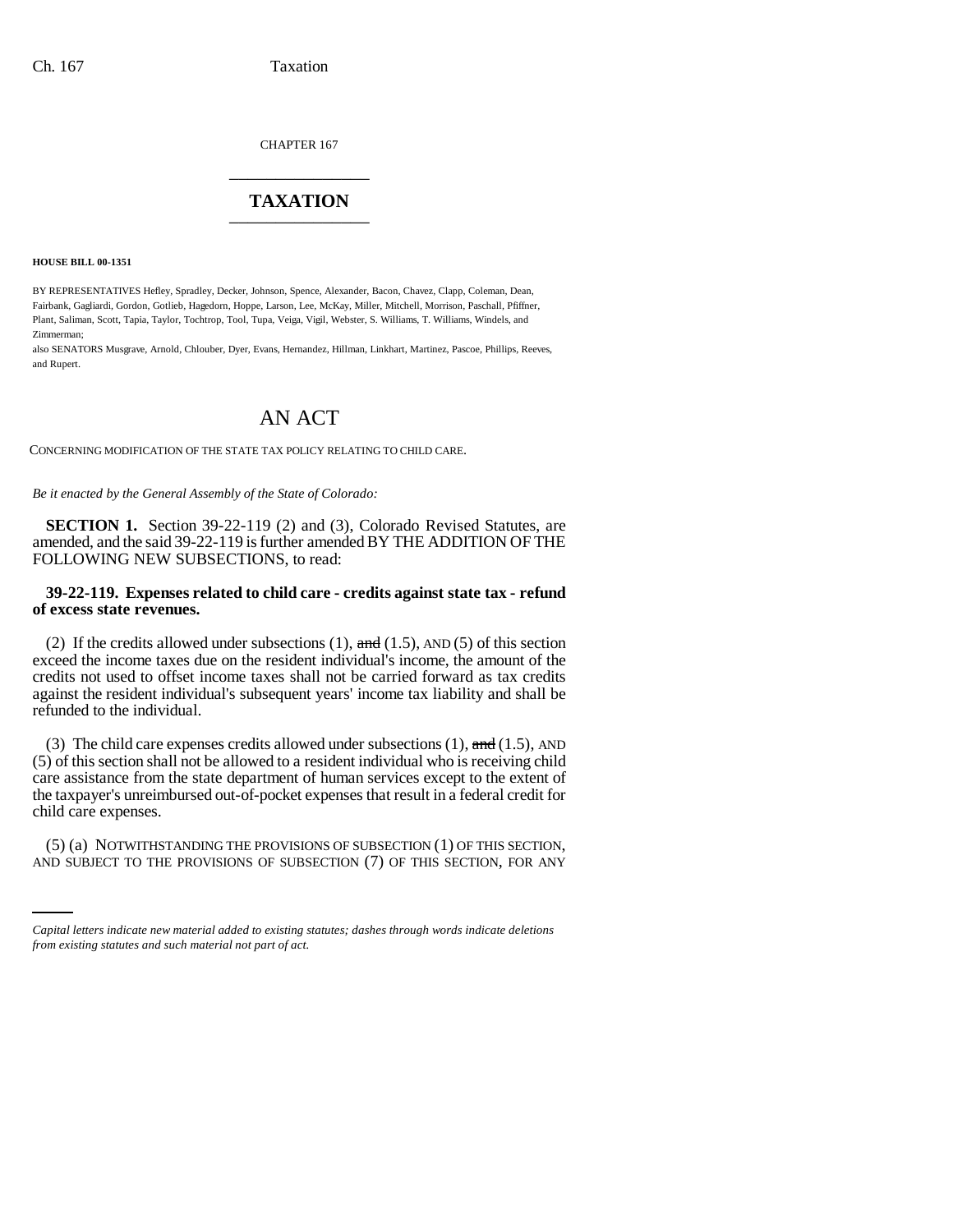#### Taxation Ch. 167

INCOME TAX YEAR BEGINNING ON OR AFTER JANUARY 1, 2000, FOR WHICH CREDITS ARE ALLOWED PURSUANT TO SUBSECTION (1.5) OF THIS SECTION, IF, BASED ON THE FINANCIAL REPORT PREPARED BY THE STATE CONTROLLER IN ACCORDANCE WITH SECTION 24-77-106.5, C.R.S., THE CONTROLLER CERTIFIES THAT THE AMOUNT OF STATE REVENUES FOR THE STATE FISCAL YEAR ENDING IN THAT INCOME TAX YEAR EXCEEDS THE LIMITATION ON STATE FISCAL YEAR SPENDING IMPOSED BY SECTION 20 (7) (a) OF ARTICLE X OF THE STATE CONSTITUTION AND THE VOTERS STATEWIDE EITHER HAVE NOT AUTHORIZED THE STATE TO RETAIN AND SPEND ALL OF THE EXCESS STATE REVENUES OR HAVE AUTHORIZED THE STATE TO RETAIN AND SPEND ONLY A PORTION OF THE EXCESS STATE REVENUES FOR THAT FISCAL YEAR, ANY RESIDENT INDIVIDUAL WHO CLAIMS A CREDIT FOR CHILD CARE EXPENSES ON THE INDIVIDUAL'S FEDERAL INCOME TAX RETURN SHALL BE ALLOWED ADDITIONAL CREDITS AGAINST THE INCOME TAXES DUE ON THE INDIVIDUAL'S INCOME UNDER THIS ARTICLE FOR EXPENSES RELATED TO CHILD CARE AS FOLLOWS:

(I) A RESIDENT INDIVIDUAL WHO CLAIMS A CREDIT FOR CHILD CARE EXPENSES ON THE INDIVIDUAL'S FEDERAL TAX RETURN SHALL BE ALLOWED A CREDIT IN AN AMOUNT EQUAL TO TWENTY PERCENT OF THE CREDIT FOR CHILD CARE EXPENSES CLAIMED ON THE INDIVIDUAL'S FEDERAL TAX RETURN IF THE INDIVIDUAL'S FEDERAL ADJUSTED GROSS INCOME IS SIXTY THOUSAND DOLLARS OR LESS OR SEVENTY PERCENT OF THE CREDIT FOR CHILD CARE EXPENSES CLAIMED ON THE INDIVIDUAL'S FEDERAL TAX RETURN IF THE INDIVIDUAL'S FEDERAL ADJUSTED GROSS INCOME IS MORE THAN SIXTY THOUSAND DOLLARS BUT LESS THAN SIXTY-FOUR THOUSAND ONE DOLLARS; EXCEPT THAT SUCH CREDIT SHALL BE REDUCED BY THE AMOUNT OF ANY CREDIT CLAIMED UNDER SUBPARAGRAPH (II) OR (III) OF THIS PARAGRAPH (a).

(II) A RESIDENT INDIVIDUAL WHO CLAIMS A CHILD TAX CREDIT FOR ONE OR MORE QUALIFYING CHILDREN PURSUANT TO SECTION 24 OF THE INTERNAL REVENUE CODE ON THE INDIVIDUAL'S FEDERAL TAX RETURN SHALL BE ALLOWED A CHILD TAX CREDIT AGAINST THE INCOME TAXES DUE ON THE INDIVIDUAL'S INCOME UNDER THIS ARTICLE IN THE AMOUNT OF ONE HUNDRED DOLLARS FOR EACH QUALIFYING CHILD WHO IS FIVE YEARS OF AGE OR UNDER AT THE END OF THE TAXABLE YEAR FOR WHICH THE CREDIT IS CLAIMED IF THE INDIVIDUAL'S FEDERAL ADJUSTED GROSS INCOME IS SIXTY THOUSAND DOLLARS OR LESS OR THREE HUNDRED DOLLARS IF THE INDIVIDUAL'S FEDERAL ADJUSTED GROSS INCOME IS MORE THAN SIXTY THOUSAND DOLLARS BUT LESS THAN SIXTY-FOUR THOUSAND ONE DOLLARS.

(III) IN ADDITION TO THE CHILD TAX CREDIT ALLOWED PURSUANT TO SUBPARAGRAPH (II) OF THIS PARAGRAPH (a), A RESIDENT INDIVIDUAL WHO IS LICENSED TO OPERATE A FAMILY CHILD CARE HOME OR OPERATES A FAMILY CHILD CARE HOME THAT IS LEGALLY EXEMPT FROM LICENSING REQUIREMENTS AS DEFINED IN SECTION 26-6-102 (4), C.R.S., AND WHO CLAIMS A CHILD TAX CREDIT PURSUANT TO SECTION 24 OF THE INTERNAL REVENUE CODE ON THE INDIVIDUAL'S FEDERAL TAX RETURN FOR ONE OR MORE OF THE RESIDENT INDIVIDUAL'S QUALIFYING CHILDREN WHO ARE IN FULL-TIME CARE OR BEFORE-AND-AFTER SCHOOL CARE IN THE FAMILY CHILD CARE HOME SHALL BE ALLOWED A CHILD TAX CREDIT AGAINST THE INCOME TAXES DUE ON THE INDIVIDUAL'S INCOME UNDER THIS ARTICLE IN THE AMOUNT OF THREE HUNDRED DOLLARS FOR EACH QUALIFYING CHILD WHO IS SIX YEARS OF AGE OR OLDER BUT LESS THAN THIRTEEN YEARS OF AGE AT THE END OF THE TAXABLE YEAR FOR WHICH THE CREDIT IS CLAIMED.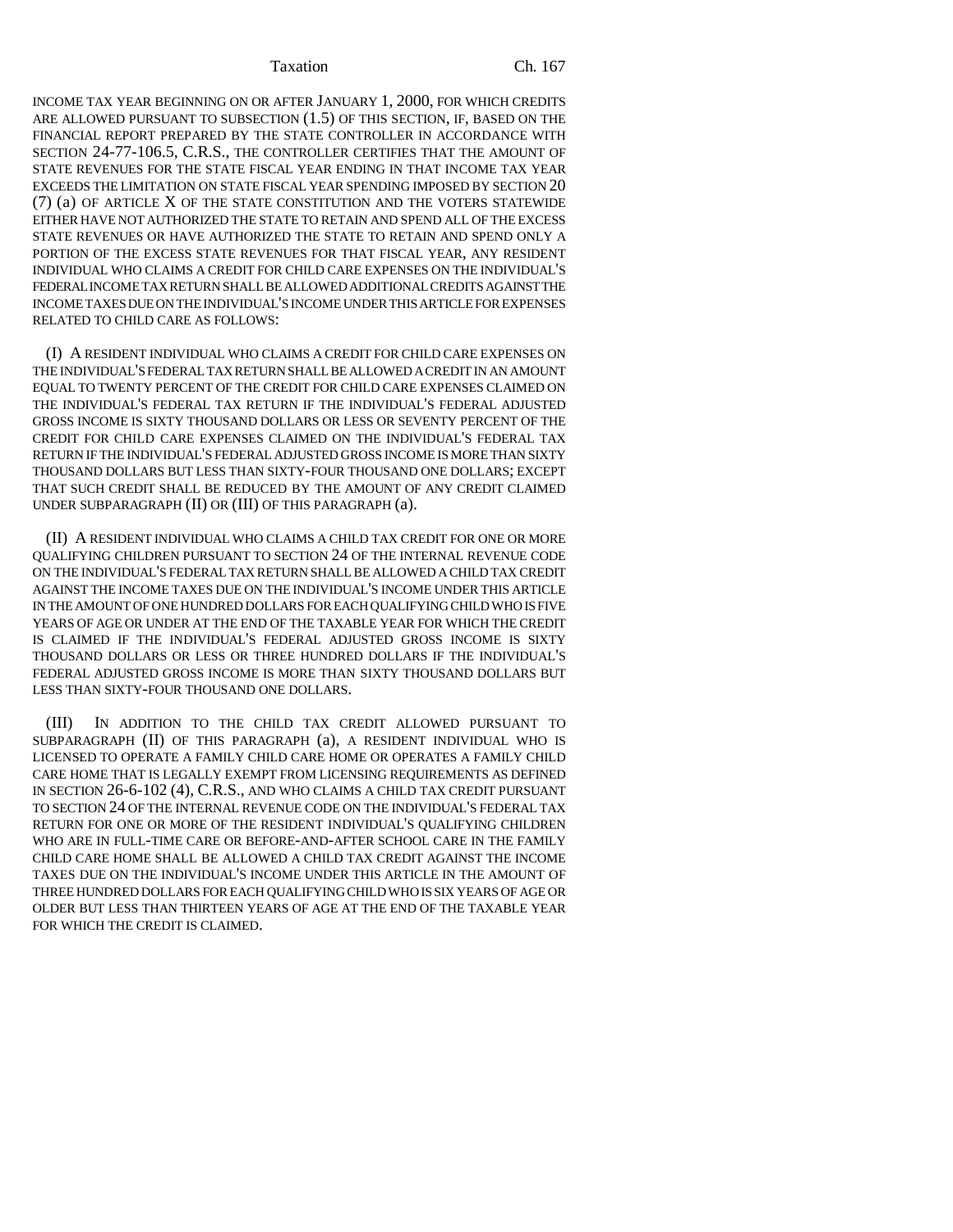### Ch. 167 Taxation

(b) A RESIDENT INDIVIDUAL WHOSE FEDERAL ADJUSTED GROSS INCOME IS SIXTY-FOUR THOUSAND ONE DOLLARS OR MORE SHALL NOT BE ALLOWED A CREDIT UNDER THIS SUBSECTION (5).

(6) ANY CREDIT ALLOWED FOR ANY GIVEN INCOME TAX YEAR PURSUANT TO SUBSECTION (5) OF THIS SECTION SHALL BE PUBLISHED IN RULES PROMULGATED BY THE EXECUTIVE DIRECTOR IN ACCORDANCE WITH ARTICLE 4 OF TITLE 24, C.R.S., AND SHALL BE INCLUDED IN INCOME TAX FORMS FOR THAT INCOME TAX YEAR.

(7) (a) IF, BASED ON THE FINANCIAL REPORT PREPARED BY THE CONTROLLER IN ACCORDANCE WITH SECTION 24-77-106.5,C.R.S., THE CONTROLLER CERTIFIES THAT THE AMOUNT OF STATE REVENUES FOR THE STATE FISCAL YEAR COMMENCING ON JULY 1, 1999, EXCEEDS THE LIMITATION ON STATE FISCAL YEAR SPENDING IMPOSED BY SECTION  $20(7)(a)$  OF ARTICLE X OF THE STATE CONSTITUTION FOR THAT FISCAL YEAR BY LESS THAN TWO HUNDRED NINETY MILLION DOLLARS, THEN THE CREDITS AUTHORIZED BY SUBSECTION (5) OF THIS SECTION SHALL NOT BE ALLOWED FOR THE INCOME TAX YEAR COMMENCING ON JANUARY 1, 2000.

(b) IF, BASED ON THE FINANCIAL REPORT PREPARED BY THE CONTROLLER IN ACCORDANCE WITH SECTION 24-77-106.5,C.R.S., THE CONTROLLER CERTIFIES THAT THE AMOUNT OF STATE REVENUES FOR ANY STATE FISCAL YEAR COMMENCING ON OR AFTER JULY 1, 2000, EXCEEDS THE LIMITATION ON STATE FISCAL YEAR SPENDING IMPOSED BY SECTION 20 (7) (a) OF ARTICLE X OF THE STATE CONSTITUTION FOR THAT FISCAL YEAR BY LESS THAN TWO HUNDRED NINETY MILLION DOLLARS, AS ADJUSTED PURSUANT TO PARAGRAPH (c) OF THIS SUBSECTION (7), THEN THE CREDITS AUTHORIZED BY SUBSECTION (5) OF THIS SECTION SHALL NOT BE ALLOWED FOR THE INCOME TAX YEAR IN WHICH SAID STATE FISCAL YEAR ENDED.

(c) (I) NO LATER THAN OCTOBER 1 OF ANY GIVEN CALENDAR YEAR COMMENCING ON OR AFTER JANUARY 1, 2001, THE EXECUTIVE DIRECTOR OF THE DEPARTMENT OF REVENUE SHALL ANNUALLY ADJUST THE DOLLAR AMOUNT SPECIFIED IN PARAGRAPH (b) OF THIS SUBSECTION (7) TO REFLECT THE RATE OF GROWTH OF COLORADO PERSONAL INCOME FOR THE CALENDAR YEAR IMMEDIATELY PRECEDING THE CALENDAR YEAR IN WHICH SUCH ADJUSTMENT IS MADE. FOR PURPOSES OF THIS SUBPARAGRAPH (I), "THE RATE OF GROWTH OF COLORADO PERSONAL INCOME" MEANS THE PERCENTAGE CHANGE BETWEEN THE MOST RECENT PUBLISHED ANNUAL ESTIMATE OF TOTAL PERSONAL INCOME FOR COLORADO, AS DEFINED AND OFFICIALLY REPORTED BY THE BUREAU OF ECONOMIC ANALYSIS IN THE UNITED STATES DEPARTMENT OF COMMERCE FOR THE CALENDAR YEAR IMMEDIATELY PRECEDING THE CALENDAR YEAR IN WHICH THE ADJUSTMENT IS MADE AND THE MOST RECENT PUBLISHED ANNUAL ESTIMATE OF TOTAL PERSONAL INCOME FOR COLORADO, AS DEFINED AND OFFICIALLY REPORTED BY THE BUREAU OF ECONOMIC ANALYSIS IN THE UNITED STATES DEPARTMENT OF COMMERCE FOR THE CALENDAR YEAR PRIOR TO THE CALENDAR YEAR IMMEDIATELY PRECEDING THE CALENDAR YEAR IN WHICH THE ADJUSTMENT IS MADE.

(II) UPON CALCULATING THE ADJUSTMENT OF SAID DOLLAR AMOUNT IN ACCORDANCE WITH SUBPARAGRAPH (I) OF THIS PARAGRAPH (c), THE EXECUTIVE DIRECTOR SHALL NOTIFY IN WRITING THE EXECUTIVE COMMITTEE OF THE LEGISLATIVE COUNCIL CREATED PURSUANT TO SECTION 2-3-301 (1), C.R.S., OF THE ADJUSTED DOLLAR AMOUNT AND THE BASIS FOR THE ADJUSTMENT. SUCH WRITTEN NOTIFICATION SHALL BE GIVEN WITHIN FIVE WORKING DAYS AFTER SUCH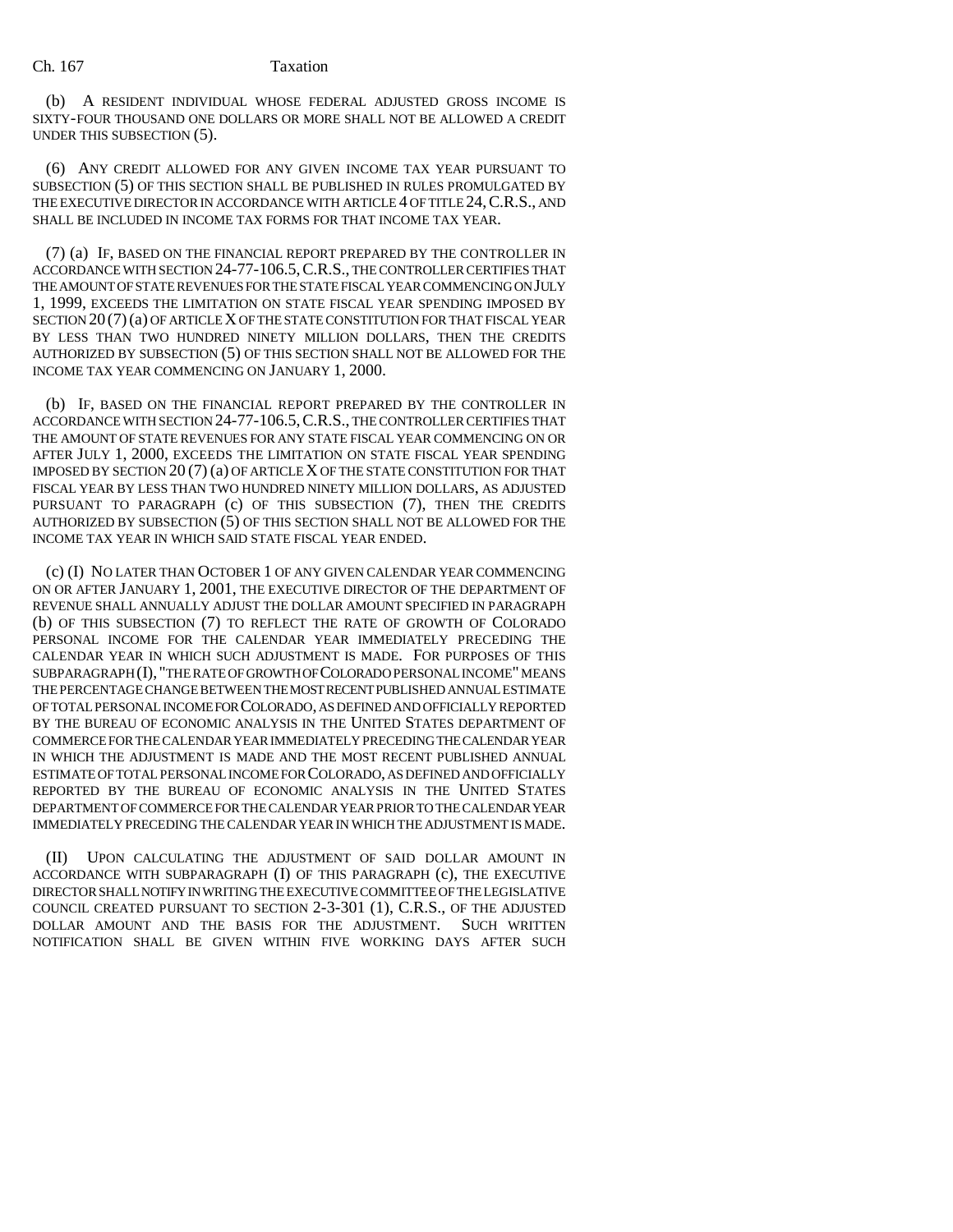CALCULATION IS COMPLETED, BUT SUCH WRITTEN NOTIFICATION SHALL BE GIVEN NO LATER THAN OCTOBER 1 OF THE CALENDAR YEAR.

(III) IT IS THE FUNCTION OF THE EXECUTIVE COMMITTEE OF THE LEGISLATIVE COUNCIL TO REVIEW AND APPROVE OR DISAPPROVE SUCH ADJUSTMENT OF SAID DOLLAR AMOUNT WITHIN TWENTY DAYS AFTER RECEIPT OF SUCH WRITTEN NOTIFICATION FROM THE EXECUTIVE DIRECTOR. ANY ADJUSTMENT THAT IS NOT APPROVED OR DISAPPROVED BY THE EXECUTIVE COMMITTEE WITHIN SAID TWENTY DAYS SHALL BE AUTOMATICALLY APPROVED; EXCEPT THAT, IF WITHIN SAID TWENTY DAYS THE EXECUTIVE COMMITTEE SCHEDULES A HEARING ON SUCH ADJUSTMENT, SUCH AUTOMATIC APPROVAL SHALL NOT OCCUR UNLESS THE EXECUTIVE COMMITTEE DOES NOT APPROVE OR DISAPPROVE SUCH ADJUSTMENT AFTER THE CONCLUSION OF SUCH HEARING. ANY HEARING CONDUCTED BY THE EXECUTIVE COMMITTEE PURSUANT TO THIS SUBPARAGRAPH (III) SHALL BE CONCLUDED NO LATER THAN TWENTY-FIVE DAYS AFTER RECEIPT OF SUCH WRITTEN NOTIFICATION FROM THE EXECUTIVE DIRECTOR.

(IV) (A) IF THE EXECUTIVE COMMITTEE OF THE LEGISLATIVE COUNCIL DISAPPROVES ANY ADJUSTMENT OF SAID DOLLAR AMOUNT CALCULATED BY THE EXECUTIVE DIRECTOR PURSUANT TO THIS PARAGRAPH (c), THE EXECUTIVE COMMITTEE SHALL SPECIFY SUCH ADJUSTED DOLLAR AMOUNT TO BE UTILIZED BY THE EXECUTIVE DIRECTOR. ANY ADJUSTED DOLLAR AMOUNT SPECIFIED BY THE EXECUTIVE COMMITTEE PURSUANT TO THIS SUB-SUBPARAGRAPH (A) SHALL BE CALCULATED IN ACCORDANCE WITH THE PROVISIONS OF THIS PARAGRAPH (c).

(B) FOR THE PURPOSE OF DETERMINING WHETHER THE CREDITS AUTHORIZED BY SUBSECTION (5) OF THIS SECTION ARE TO BE ALLOWED FOR ANY GIVEN INCOME TAX YEAR, THE EXECUTIVE DIRECTOR SHALL NOT UTILIZE ANY ADJUSTED DOLLAR AMOUNT THAT HAS NOT BEEN APPROVED PURSUANT TO SUBPARAGRAPH (III) OF THIS PARAGRAPH (c) OR OTHERWISE SPECIFIED PURSUANT TO SUB-SUBPARAGRAPH (A) OF THIS SUBPARAGRAPH (IV).

(8) IF ONE OR MORE BALLOT QUESTIONS ARE SUBMITTED TO THE VOTERS AT A STATEWIDE ELECTION TO BE HELD IN NOVEMBER OF ANY CALENDAR YEAR COMMENCING ON OR AFTER JANUARY 1, 2000, THAT SEEK AUTHORIZATION FOR THE STATE TO RETAIN AND SPEND ALL OR ANY PORTION OF THE AMOUNT OF EXCESS STATE REVENUES FOR THE STATE FISCAL YEAR ENDING DURING SAID CALENDAR YEAR, THE EXECUTIVE DIRECTOR SHALL NOT DETERMINE WHETHER THE CREDITS AUTHORIZED BY SUBSECTION (5) OF THIS SECTION SHALL BE ALLOWED AND SHALL NOT PROMULGATE RULES CONTAINING SAID CREDITS UNTIL THE IMPACT OF THE RESULTS OF SAID ELECTION ON THE AMOUNT OF THE EXCESS STATE REVENUES TO BE REFUNDED IS ASCERTAINED.

(9) THE GENERAL ASSEMBLY FINDS AND DECLARES THAT THE CHILD CARE TAX CREDIT AND CHILD TAX CREDIT AUTHORIZED BY SUBSECTION (5) OF THIS SECTION ARE REASONABLE METHODS OF REFUNDING A PORTION OF THE EXCESS STATE REVENUES REQUIRED TO BE REFUNDED IN ACCORDANCE WITH SECTION  $20(7)(d)$  OF ARTICLE X OF THE STATE CONSTITUTION.

**SECTION 2.** 39-22-121 (1), Colorado Revised Statutes, is amended, and the said 39-22-121 is further amended BY THE ADDITION OF A NEW SUBSECTION,